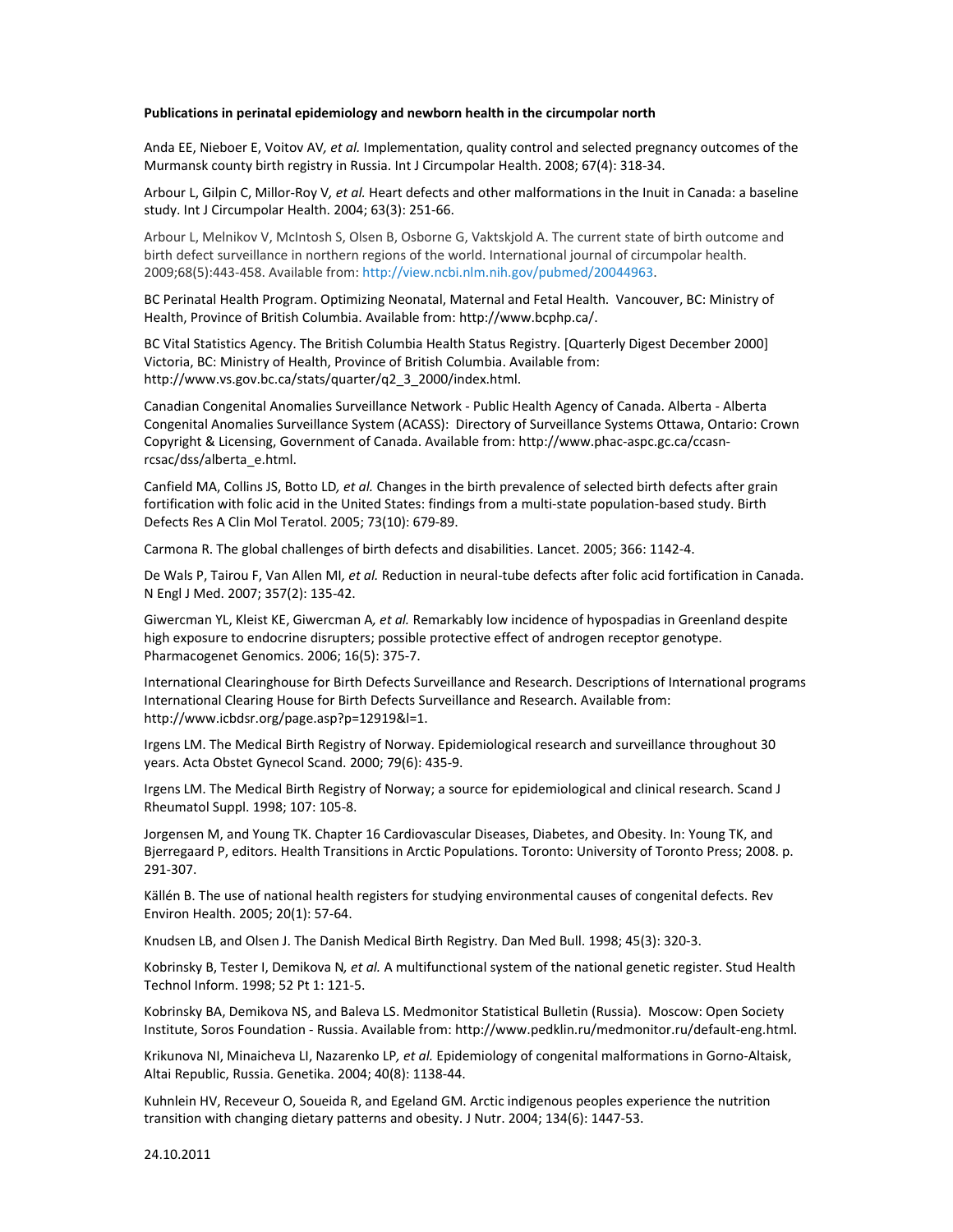Larsen H, Nielsen GL, Bendsen J, Flint C, Olsen J, and Sørensen HT. Predictive value and completeness of the registration of congenital abnormalities in three Danish population‐based registries. Scand J Public Health. 2003; 31(1): 12‐6.

Lie RT, Wilcox AJ, and Skjaerven R. A population-based study of the risk of recurrence of birth defects. N Engl J Med. 1994; 331(1): 1‐4.

Lie RT. Environmental epidemiology at the Medical Birth Registry of Norway; strengths and limitations. Cent Eur J Public Health. 1997; 5(2): 57‐9.

Lowry RB, Thunem NY, and Silver M. Congenital anomalies in American Indians of British Columbia. Genet Epidemiol. 1986; 3(6): 455‐67.

Muggah E, Way D, Muirhead M, and Baskerville B. Preterm delivery among Inuit women in the Baffin Region of the Canadian Arctic. Int J Circumpolar Health. 2004; 63 Suppl 2: 242‐7.

Odland JO, and Arbour L. Chapter 20 Maternal Child Health. In: Young TK, and Bjerregaard P, editors. Health Transitions in Arctic Populations. Toronto: University of Toronto Press; 2008. p. 379‐402.

Petrova JG, Vaktskjold A. The incidence of neural tube defects in Norway and the Arkhangelskaja Oblast in Russia and the association with maternal age Acta Obstet.Gynecol.Scand. 2009;88(6):667‐672.

Petrova JG, Vaktskjold A. The incidence and maternal age distribution of abdominal wall defects in Norway and Arkhangelskaja Oblast in Russia. Int.J.Circumpolar Health 2009;68(1):75‐83. http://ijch.fi

Public Health Agency of Canada. Congenital anomalies in Canada: a perinatal health report, 2002. Ottawa, Ontario: Crown Copyright & Licensing, Government of Canada. Available from: http://www.phac‐ aspc.gc.ca/publicat/cac‐acc02/pdf/cac2002\_e.pdf.

Public Health Agency of Canada. Maternal and infant Health: Canadian Perinatal Surveillance System. Ottawa, Ontario: Crown Copyright & Licensing, Government of Canada. Available from: http://www.phac‐ aspc.gc.ca/rhs‐ssg/index‐eng.php.

Rouleau J, Arbuckle TE, Johnson KC, and Sherman GJ. Description and limitations of the Canadian Congenital Anomalies Surveillance System (CCASS). Chronic Dis Can. 1995; 1(1): 37‐42.

Schoelhorn KJ, and Beery AL. Alaska Maternal and Child Health Data Book 2005. Surveillance edition ed. Anchorage, AK: Maternal and Child Health epidemiology Unit, Section of Women's, Children's, and Family Health, Division of Public Health, Alaska Department of Health and Social Services; 2006.

Statistics Canada. Infant mortality rates, by province and territory (both sexes). Ottawa, Ontario: Crown Copyright & Licensing, Government of Canada; [updated 2008 February 14; cited 2008 September]. Available from: http://www40.statcan.ca/l01/cst01/health21a.htm.

Vaktskjold A, Talykova L, Chashchin V, Nieboer E, and Odland JO. The Kola Birth Registry and perinatal mortality in Moncegorsk, Russia. Acta Obstet Gynecol Scand. 2004; 83(1): 58‐69.

Vaktskjold A. The elevated risk of neural tube defects in Arkhangelsk Oblast (a commentary). Ekologija člověka. 2010;1:19-21. Available from: http://www.nsmu.ru/human\_ecology/eng/for\_readers/journal\_issues.php.

Vaktskjold A, Talykova LV, Chashchin VP, Odland JO, Nieboer E. Maternal nickel exposure and congenital musculoskeletal defects. Am.J.Ind.Med. 2008;51(11):825‐833.

Vaktskjold A, Talykova LV, Chashchin VP, Odland JO, Nieboer E. Spontaneous abortions among nickel‐exposed female refinery workers. Int.J.Environ.Health Res. 2008;18(2):99‐115.

Vaktskjold A, Talykova LV, Chashchin VP, Odland JO, Nieboer E. Small‐for‐gestational‐age newborns of female refinery workers exposed to nickel. Int J Occup Med Environ Health 2007;20(4):327‐38.

Waitzman N, Scheffler R, and Romano P. The cost of birth defects. Maryland: The University Press of America; 1996.

WHO Collaborating Center for the Epidemiological Surveillance of Congenital Anomalies. European Surveillance of Congenital Anomalies. Newtonabbey, Co Antrim European Commission Public Health Program. Available from: http://www.eurocat.ulster.ac.uk/.